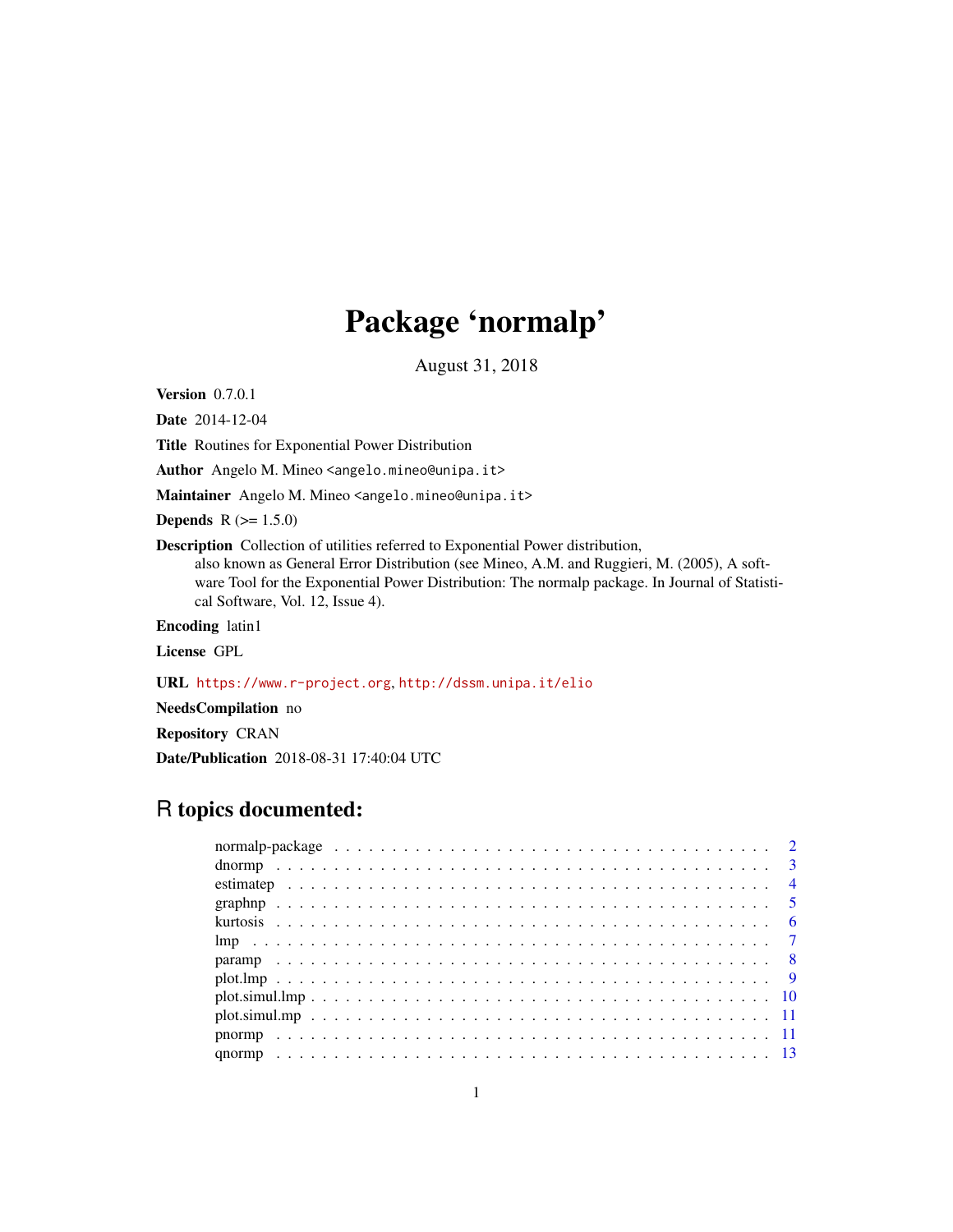<span id="page-1-0"></span>

| Index |  |
|-------|--|
|       |  |
|       |  |
|       |  |
|       |  |
|       |  |
|       |  |

normalp-package *Package for exponential power distributions (EPD)*

#### Description

This package implements a collection of utilities referred to exponential power distributions, also known as General Error Distribution. These utilities have been developed by some researcher of the University of Palermo, Italy.

#### Details

| Package: | normalp    |
|----------|------------|
| Type:    | Package    |
| Version: | 0.7.0      |
| Date:    | 2014-12-04 |
| License: | GPL        |

#### Author(s)

Angelo M. Mineo Maintainer: Angelo M. Mineo <angelo.mineo@unipa.it>

#### References

Chiodi, M. (1986) *Procedures for generating pseudo-random numbers from a normal distribution of order p*, Rivista di Statistica Applicata, 19, pp. 7-26.

Mineo, A. (1989) *The norm-p estimation of location, scale and simple linear regressione*, Lectures Notes in Statistics: Statistical Modelling, 57, pp. 222-233.

Mineo, A.M. (1994) *Un nuovo metodo di stima di p per una corretta valutazione dei parametri di intensita e di scala di una curva normale di ordine p*, Atti della XXXVII Riunione Scientifica della Societa Italiana di Statistica, San Remo, Vol. 2, pp. 147-154.

Mineo, A.M. (2003) *On the Estimation of the Structure Parameter of a Normal Distribution of Order p*, *Statistica*, anno LXIII, n. 1, pp. 109-122.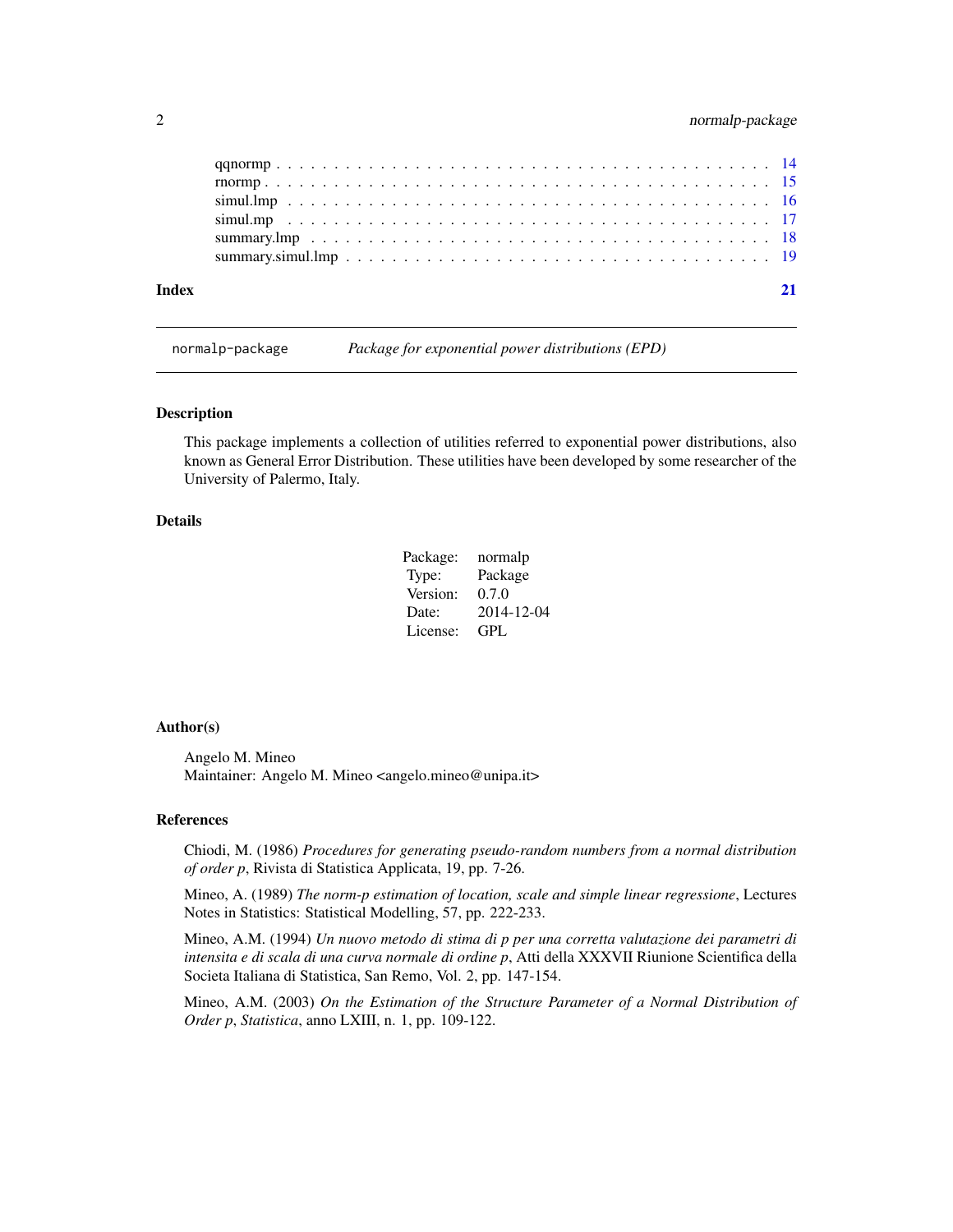<span id="page-2-0"></span>

#### Description

Density function for the exponential power distribution with location parameter mu, scale parameter sigmap and shape parameter p.

#### Usage

dnormp(x, mu=0, sigmap=1, p=2, log=FALSE)

#### Arguments

| x      | Vector of quantiles.                                    |
|--------|---------------------------------------------------------|
| mu     | Vector of location parameters.                          |
| sigmap | Vector of scale parameters.                             |
| р      | Shape parameter.                                        |
| log    | Logical; if TRUE, the density is given as log(density). |

#### Details

If mu, sigmap or p are not specified they assume the default values 0, 1 and 2, respectively. The exponential power distribution has density function

$$
f(x) = \frac{1}{2p^{(1/p)}\Gamma(1+1/p)\sigma_p}e^{-\frac{|x-\mu|^p}{p\sigma_p^p}}
$$

where  $\mu$  is the location parameter,  $\sigma_p$  the scale parameter and p the shape parameter. When  $p = 2$ the exponential power distribution becomes the Normal Distribution, when  $p = 1$  the exponential power distribution becomes the Laplace Distribution, when  $p \to \infty$  the exponential power distribution becomes the Uniform Distribution.

#### Value

dnormp gives the density function of an exponential power distribution.

#### Author(s)

Angelo M. Mineo

#### See Also

[Normal](#page-0-0) for the Normal distribution, [Uniform](#page-0-0) for the Uniform distribution, and [Special](#page-0-0) for the Gamma function.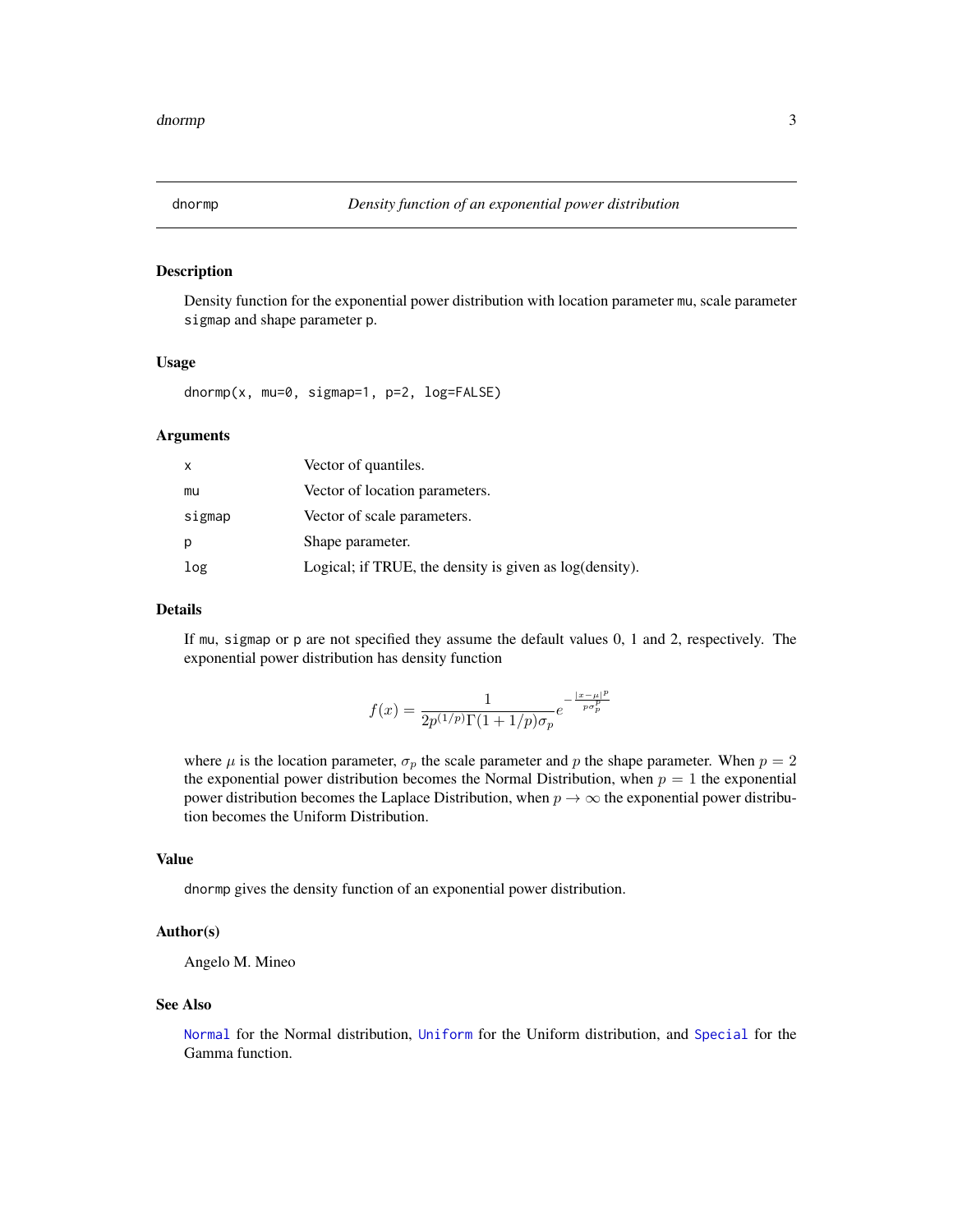#### Examples

```
## Compute the density for a vector x with mu=0, sigmap=1 and p=1.5
## At the end we have the graph of the exponential power distribution
## density function with p=1.5
x \leftarrow c(-1, 1)f \leftarrow \text{dnormp}(x, p=1.5)print(f)
plot(function(x) dnormp(x, p=1.5), -4, 4,
          main = "Exponential power distribution density function (p=1.5)", ylab="f(x)")
```

|--|--|

#### Description

The estimatep function estimates the shape parameter  $p$  from a vector of observations.

#### Usage

estimatep(x, mu, p=2, method=c("inverse","direct"))

#### Arguments

| $\mathsf{x}$ | Vector of observations.                    |
|--------------|--------------------------------------------|
| mu           | An estimate of the location parameter.     |
| p            | Starting value of the shape parameter.     |
| method       | Method used to estimate $p$ from a sample. |

#### Details

The used algorithm is based on a method proposed by A.M. Mineo (1994), which uses a particular index of kurtosis, called  $VI$ 

$$
VI = \frac{\sqrt{\Gamma(1/p)\Gamma(3/p)}}{\Gamma(2/p)}.
$$

With method the user can choice between an inverse interpolation (faster) or a direct solution of the equation

$$
\hat{VI} = \frac{\sqrt{\Gamma(1/p)\Gamma(3/p)}}{\Gamma(2/p)}.
$$

Value

An estimate of p from a sample of observations.

<span id="page-3-0"></span>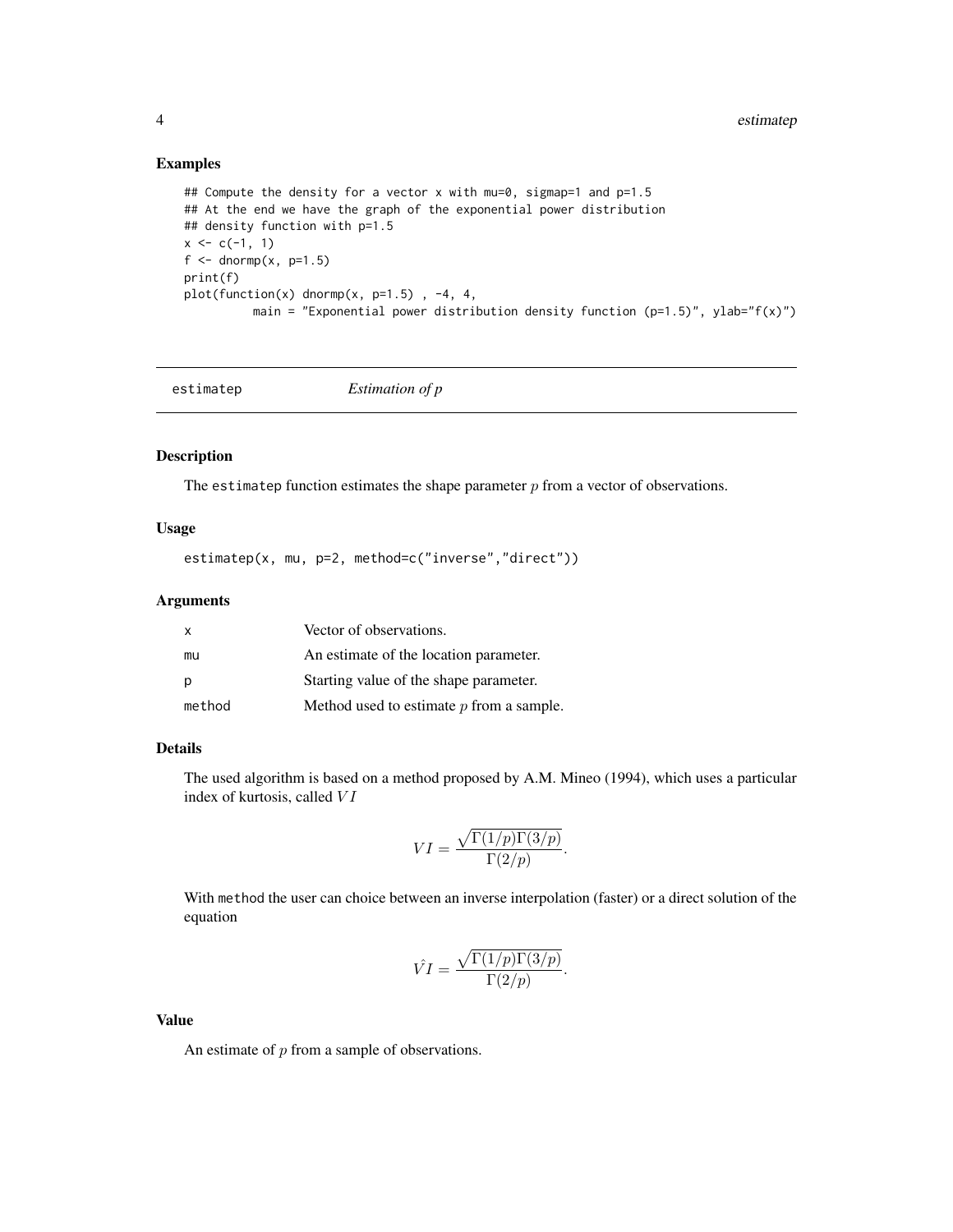#### <span id="page-4-0"></span>graphnp 55 to 55 and 55 and 55 and 55 and 55 and 55 and 55 and 55 and 55 and 55 and 55 and 55 and 55 and 55 and 55 and 55 and 55 and 55 and 55 and 55 and 55 and 55 and 55 and 55 and 55 and 55 and 55 and 55 and 55 and 55 an

#### Author(s)

Angelo M. Mineo

#### References

Mineo, A.M. (1994) *Un nuovo metodo di stima di p per una corretta valutazione dei parametri di intensita e di scala di una curva normale di ordine p*, Atti della XXXVII Riunione Scientifica della Societa Italiana di Statistica, San Remo, Vol. 2, pp. 147-154.

#### Examples

```
x<-rnormp(300,mu=1,sigmap=2,p=4)
p<-estimatep(x,mu=1,p=2)
p
```
graphnp *Plot of exponential power distributions*

#### Description

The function graphnp returns on the same device, marked with different colours, from one to five exponential power distributions.

#### Usage

```
graphnp(p=c(1,2,3,4,5), mu=0, sigmap=1, title="Exponential Power Distributions")
```
#### **Arguments**

| р      | A vector of $p$ values. His length must be maximum five. |
|--------|----------------------------------------------------------|
| mu     | Value of the location parameter.                         |
| sigmap | Value of the scale parameter.                            |
| title  | The title of the plot.                                   |

#### Details

If one or more values of p are greater than or equal to 50, graphnp will plot the density function of an uniform distribution.

#### Value

A graphic device with till five different curves. The curves have different colours and the device is completed by a legend.

#### Author(s)

Angelo M. Mineo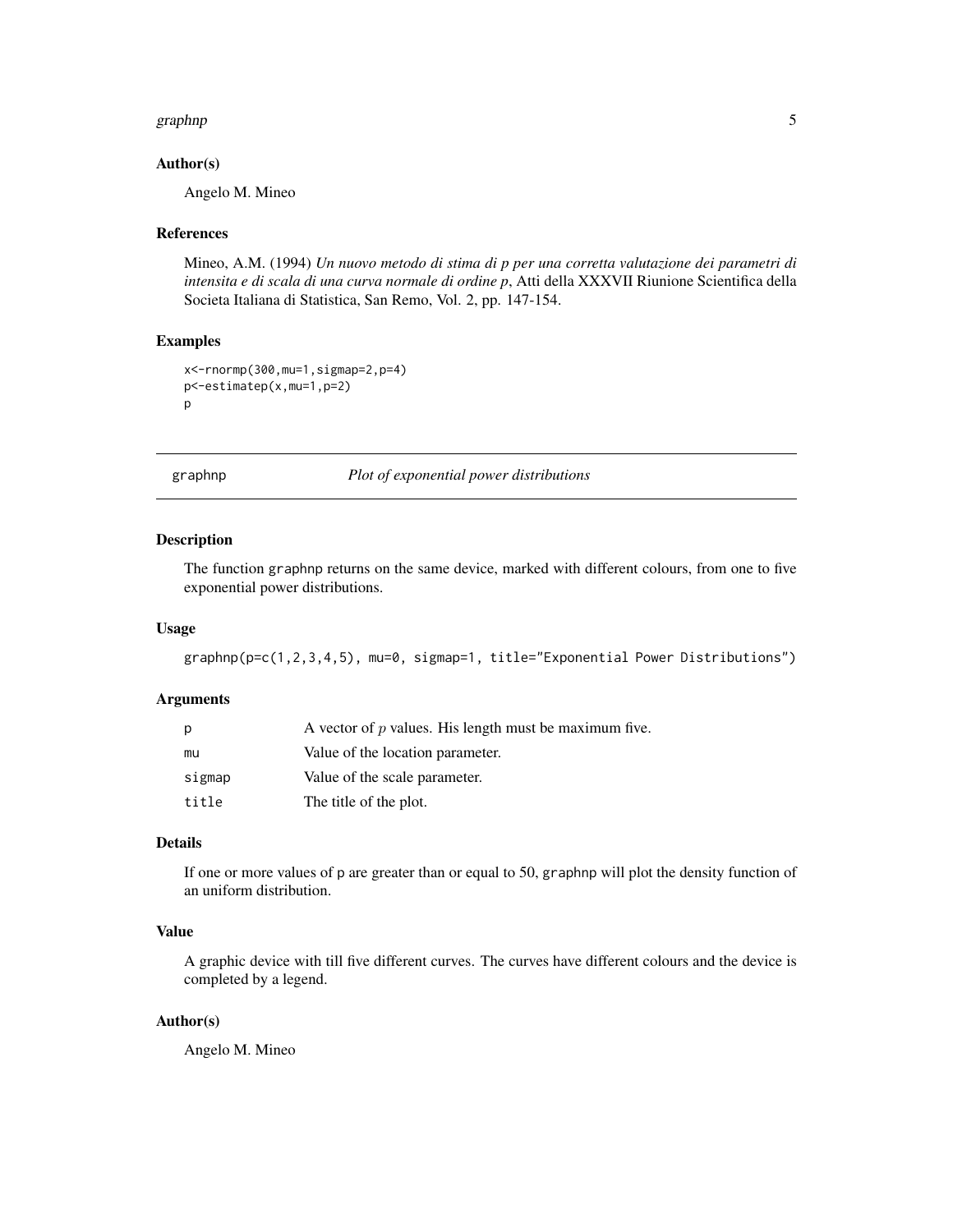**6** kurtosis **6** kurtosis **6** kurtosis **6** kurtosis **6** kurtosis **6** kurtosis **6** kurtosis **6** kurtosis **6** kurtosis **6** kurtosis **6** kurtosis **6** kurtosis **6** kurtosis **6** kurtosis **6** kurtosis **6** kurtosis **6** kurtosis

#### Examples

```
## Plot four different curves with p=1,2,3,4
## and 50 (it will plot an uniform distribution)
graphnp(c(1:4,50))
```
kurtosis *Indices of kurtosis*

#### Description

This function computes the theoretical and empirical values of three indices of kurtosis.

#### Usage

```
kurtosis(x = NULL, p, value = c("estimate", "parameter"))
```
#### Arguments

|       | A sample of observations.                                                                                                                     |
|-------|-----------------------------------------------------------------------------------------------------------------------------------------------|
|       | the shape parameter.                                                                                                                          |
| value | If is set to estimate, evaluate the indices using an estimate of $p$ . Otherwise, if<br>is set to parameter it uses the value specified in p. |

#### Value

It returns the vector of the three indices of kurtosis  $VI$ ,  $\beta_2$  and  $\beta_p$ . Giving a vector as argument, it returns the estimates of the three indices, computed on the sample. On the other hand, giving the value of the shape parameter  $p$ , it returns the theoretical indices.

#### Author(s)

Angelo M. Mineo

## References

Mineo, A.M. (1996) *La migliore combinazione delle osservazioni: curve normali di ordine p e stimatori di norma Lp*. PhD thesis.

#### Examples

```
kurtosis(p=2)
x<-rnormp(50,mu=0,sigmap=2,p=1.5)
kurtosis(x,p=2)
```
<span id="page-5-0"></span>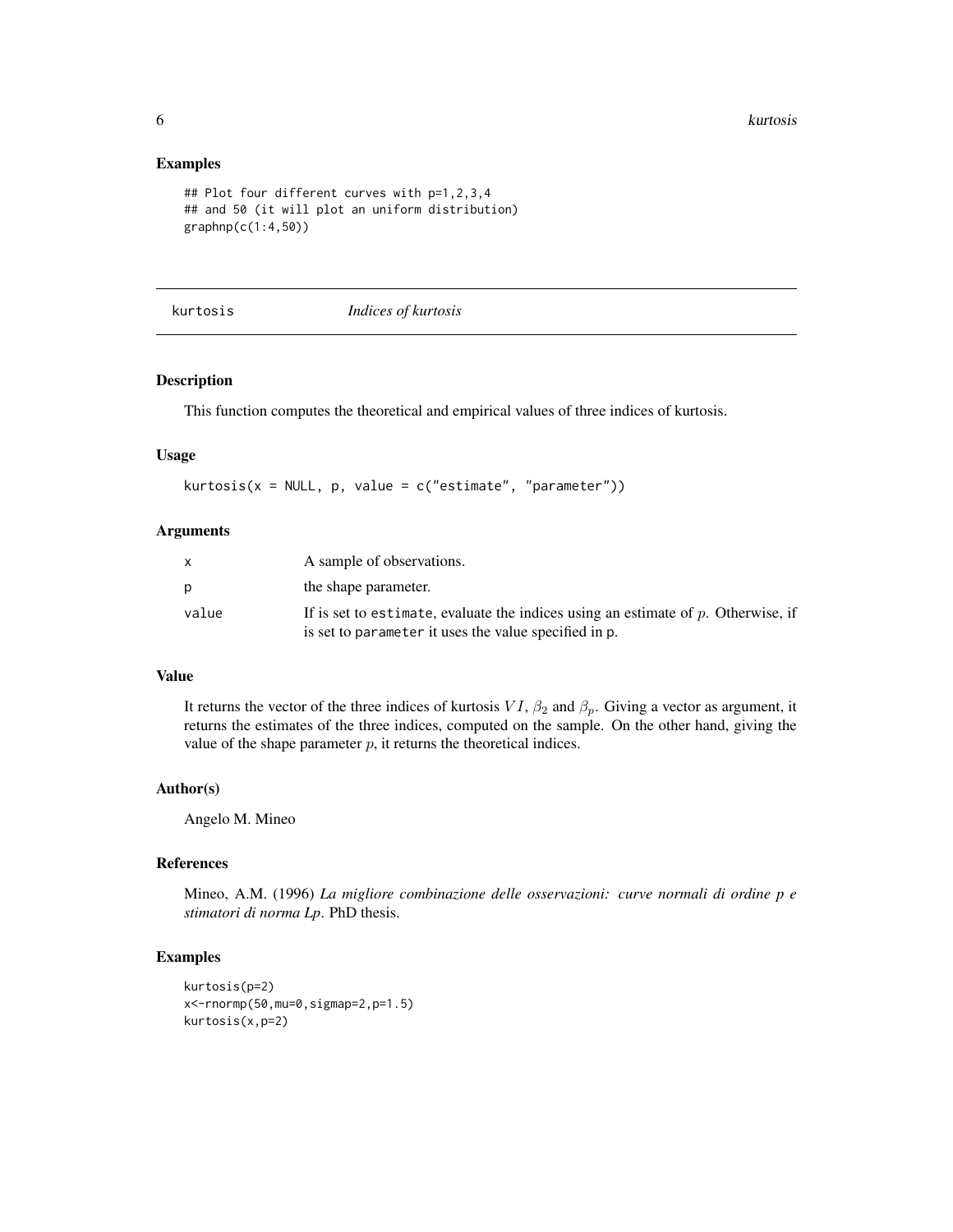#### <span id="page-6-1"></span><span id="page-6-0"></span>Description

The function lmp is used to fit linear model. It can be used when the errors are distributed as an exponential power distribution.

#### Usage

lmp(formula, data, p)

#### Arguments

| formula | A symbolic description of the model to be fitted.                                                                         |
|---------|---------------------------------------------------------------------------------------------------------------------------|
| data    | An optional data frame containing the variables in the model. By default the<br>variables are taken from the environment. |
| p       | The shape parameter. If specified, this function estimates the parameter by using<br>the $L_n$ – norm method.             |

#### Details

To evaluate the coefficients of the linear model, lmp uses the maximum likelihood estimators. This function can give some problems if the number of regressors is too high.

#### Value

The function lmp returns an object of [class](#page-0-0) "lmp" and "lm". The function summary print a summary of the results. The generic accessor functions coefficients, effects, fitted.values and residuals extract various useful features of the value returned by lmp. An object of [class](#page-0-0) "lmp" is a list containing at least the following components:

| coefficients  | A named vector of coefficients.                        |
|---------------|--------------------------------------------------------|
| residuals     | The residuals, that is responses minus fitted values.  |
| fitted.values | The fitted values.                                     |
| rank          | The numeric rank of the fitted linear model.           |
| df.residual   | The residual degrees of freedom computed as in 1m.     |
| call          | The matched call.                                      |
| terms         | The terms object used.                                 |
| р             | Estimate of the shape parameter computed on residuals. |
| knp           | A logical parameter used by summary.                   |
| model         | The model frame used.                                  |
| iter          | If its value is 1 we have had a difficult convergence. |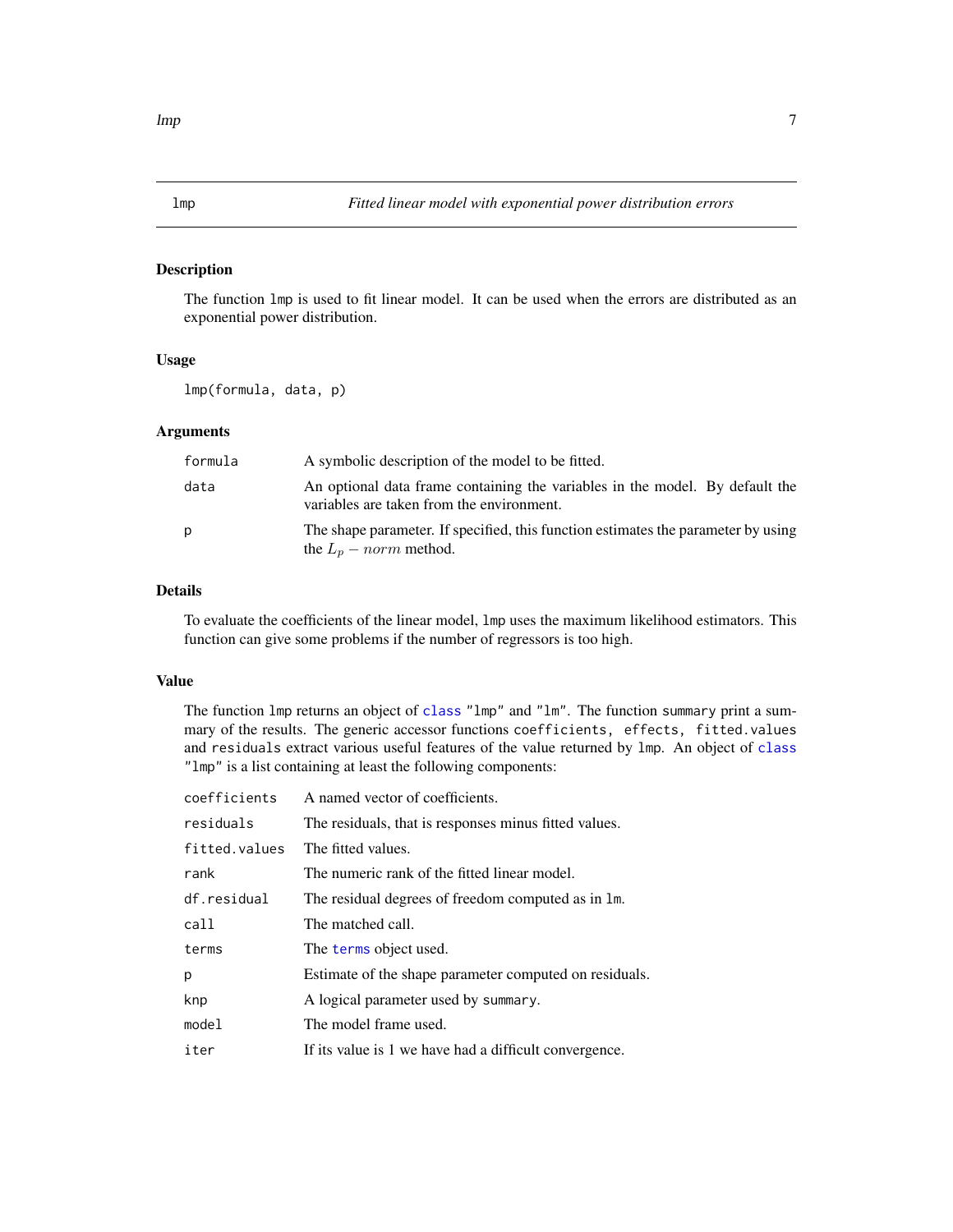#### <span id="page-7-0"></span>Author(s)

Angelo M. Mineo

#### References

Mineo, A.M. (1995) *Stima dei parametri di regressione lineare semplice quando gli errori seguono una distribuzione normale di ordine p (p incognito)*. Annali della Facolt\'a di Economia dell'Universit\'a di Palermo (Area Statistico-Matematica), pp. 161-186.

#### Examples

```
e<-rnormp(n=100,mu=0,sigmap=4,p=3,method="d")
x<-runif(100)
y<-0.5+2*x+e
lmp(y~x)
```
<span id="page-7-1"></span>paramp *Estimation of location and scale parameters*

#### Description

The function paramp returns a list with five elements: arithmetic mean,  $M_p$ , standard deviation,  $S_p$ , and shape parameter  $p$ , estimated on a sample.

#### Usage

paramp(x, p)

#### Arguments

| X        | A vector of observations.                                                                               |
|----------|---------------------------------------------------------------------------------------------------------|
| p        | If specified, the algorithm uses this value for p, i.e. the algorithm does not use<br>an estimate of p. |
| $\cdots$ | Further arguments passed to or from other methods.                                                      |

#### Value

The estimation of  $\mu$  and  $p$  is based on an iterative method. To show differences between the least squares method and the maximum likelihood method, it prints out also the mean and the standard deviation.

| Mean | Arithmetic mean.                                        |
|------|---------------------------------------------------------|
| Mp   | The estimated value of the location parameter.          |
| Sd   | Standard deviation.                                     |
| Sp   | The estimated value of the scale parameter.             |
| b.   | The estimated value of the shape parameter.             |
| iter | If its value is 1, we have had problems on convergence. |
|      |                                                         |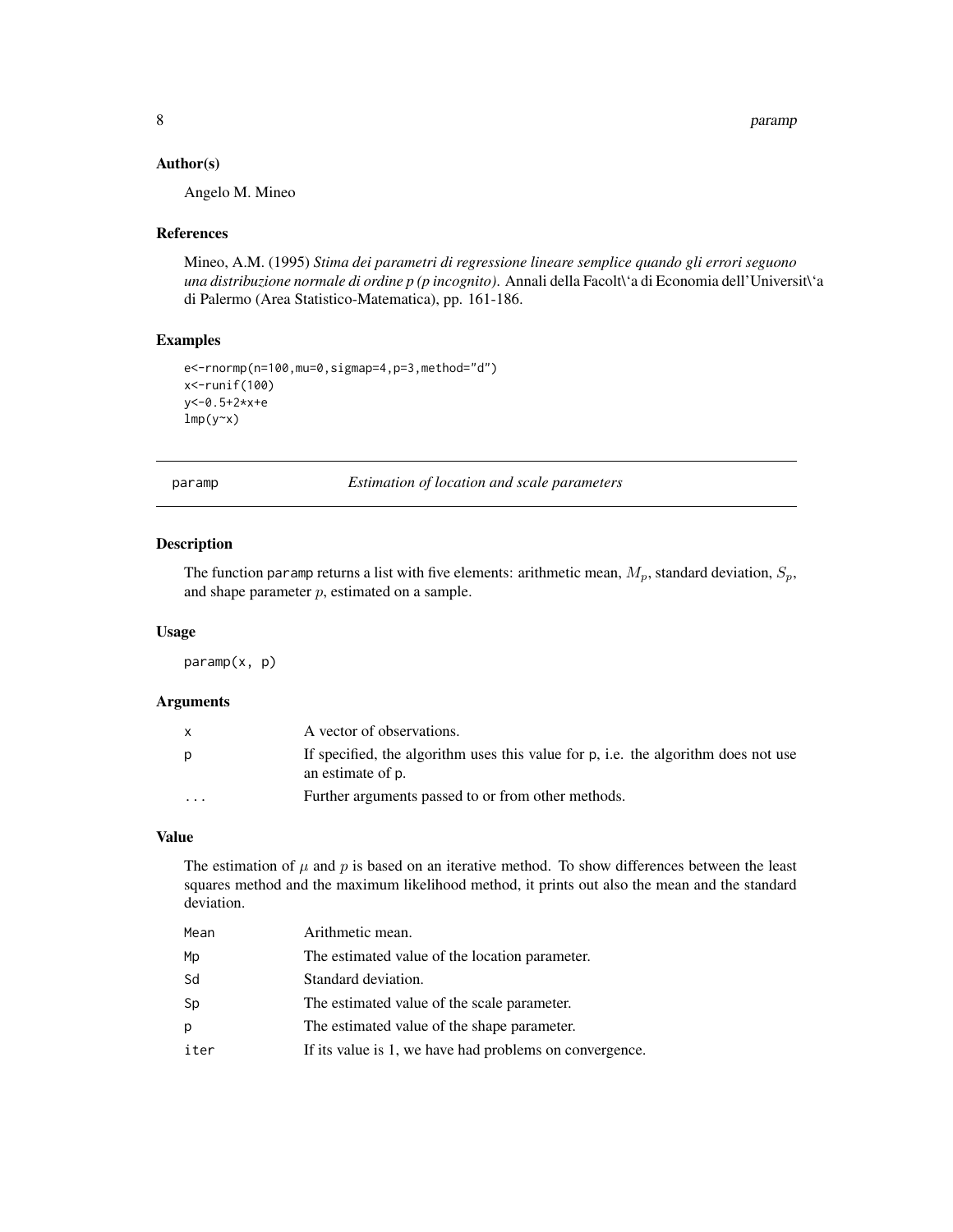#### <span id="page-8-0"></span>plot.lmp 9

#### Author(s)

Angelo M. Mineo

### References

Mineo, A.M. (1996) *La migliore combinazione delle osservazioni: curve normali di ordine p e stimatori di norma Lp*. PhD thesis.

#### Examples

x<-rnormp(1000,2,3,4.2) paramp(x)

plot.lmp *Diagnostic plots for a lmp object*

#### Description

This function produces four plots: a plot of residuals against fitted value, a Normal Q-Q plot, an Exponential Power Distribution Q-Q plot, a Scale-Location plot, with a p-root of the standardized residuals against the fitted values.

#### Usage

## S3 method for class 'lmp'  $plot(x, \ldots)$ 

#### Arguments

|          | A 1mp object, typically result of $\mathsf{Imp}$ . |
|----------|----------------------------------------------------|
| $\cdots$ | Further arguments passed to or from other methods. |

#### Details

The standardized residuals in the Normal Q-Q plot are those of an object [lm](#page-0-0); in the Exponential Power distribution Q-Q plot and in the scale location plot the standardized residuals are computed as  $(e_i - m_p)/(s_p)$ .

#### Author(s)

Angelo M. Mineo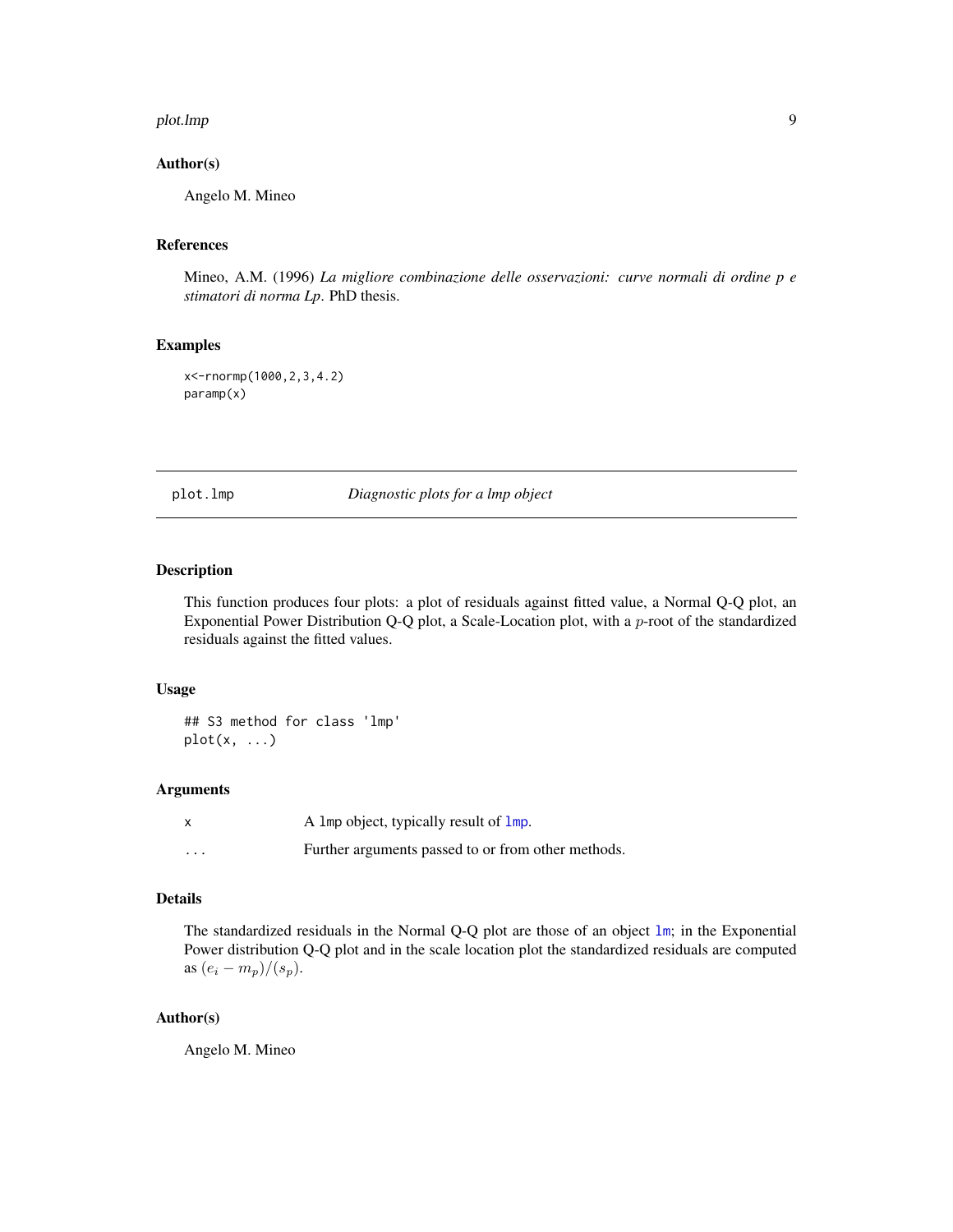#### Examples

```
x < -1:20z<-runif(20)
e<-rnormp(20,mu=0,sigmap=1,p=3)
y<-0.5+x+z+e
lmp.res<-lmp(y~x+z)
plot(lmp.res)
```
plot.simul.lmp *Plots of the results of a simulation plan on a linear regression model*

#### Description

It returns the histograms of the estimates of the regression coefficients, of the scale parameter  $\sigma_p$ and of the shape parameter p.

#### Usage

## S3 method for class 'simul.lmp' plot(x,...)

#### Arguments

|          | A simul. Imp object, typically result of simul. Imp |
|----------|-----------------------------------------------------|
| $\cdots$ | Further arguments passed to or from other methods   |

#### Value

The histograms of all the coefficients of the linear regression model and of the estimates of the scale parameter  $\sigma_p$  and of the structure parameter p.

#### Author(s)

Angelo M. Mineo

### Examples

```
sim<-simul.lmp(n=10,m=50,q=1,data=1.5,int=0,sigmap=1,p=3.5)
plot(sim)
```
<span id="page-9-0"></span>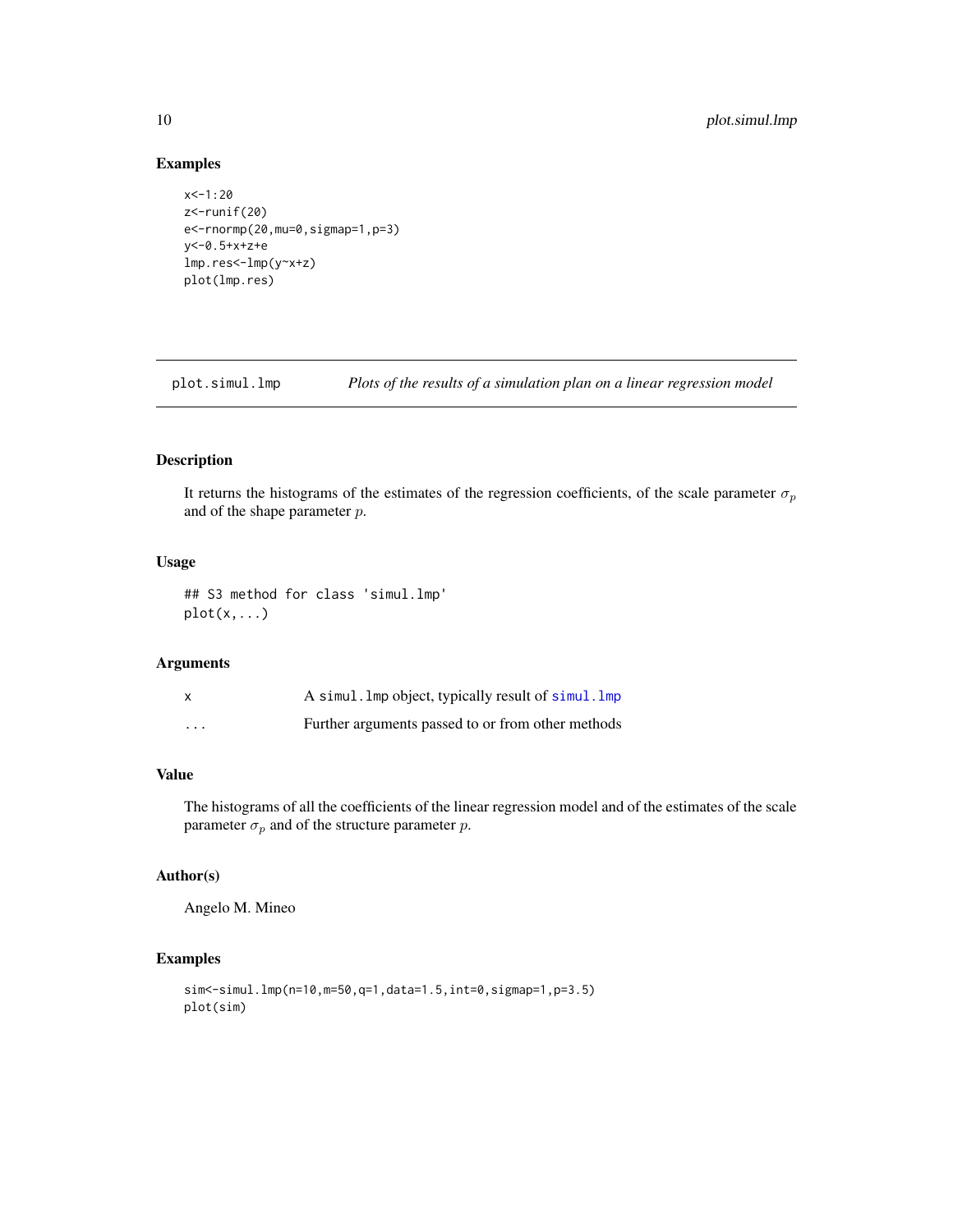<span id="page-10-0"></span>plot.simul.mp *Plots of the results of a simulation plan on the parameters of an exponential power distribution*

#### Description

It returns the histograms of the vector of means, estimates of  $\mu$ , standard deviations, estimates of  $\sigma_p$  and estimates of p.

#### Usage

## S3 method for class 'simul.mp'  $plot(x, \ldots)$ 

#### Arguments

|          | A simul.mp object, typically result of simul.mp   |
|----------|---------------------------------------------------|
| $\cdots$ | Further arguments passed to or from other methods |

#### Value

The histograms of the estimates of the parameters of an exponential power distribution.

#### Author(s)

Angelo M. Mineo

#### Examples

```
## The histograms of all the computed estimates
a<-simul.mp(100,50,mu=0,sigmap=1,p=3)
plot(a)
```
pnormp *Probability function of an exponential power distribution*

#### Description

Probability function for the exponential power distribution with location parameter mu, scale parameter sigmap and shape parameter p.

#### Usage

```
pnormp(q, mu=0, sigmap=1, p=2, lower.tail=TRUE, log.pr=FALSE)
```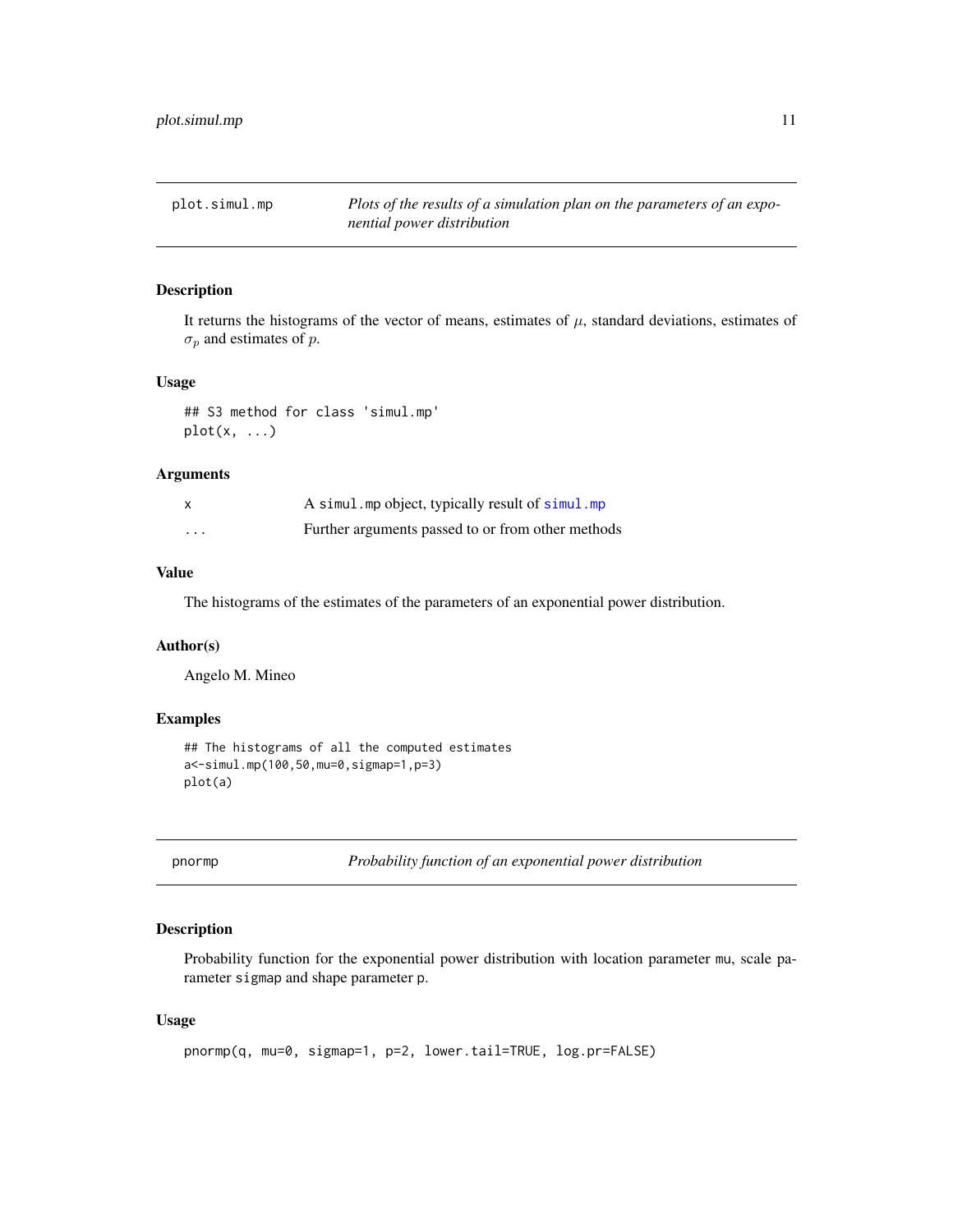<span id="page-11-0"></span>12 pnormp pnorm pnorm pnorm pnorm pnorm pnorm pnorm pnorm pnorm pnorm pnorm pnorm pnorm pnorm pnorm pnorm pnorm pnorm pnorm pnorm pnorm pnorm pnorm pnorm pnorm pnorm pnorm pnorm pnorm pnorm pnorm pnorm pnorm pnorm pnorm pn

#### **Arguments**

| q          | Vector of quantiles.                                                                 |
|------------|--------------------------------------------------------------------------------------|
| mu         | Vector of location parameters.                                                       |
| sigmap     | Vector of scale parameters.                                                          |
| D          | Shape parameter.                                                                     |
| lower.tail | Logical; if TRUE (default), probabilities are $P[X \le x]$ , otherwise, $P[X > x]$ . |
| log.pr     | Logical; if TRUE, probabilities $pr$ are given as $log(pr)$ .                        |

#### Details

If mu, sigmap or p are not specified they assume the default values 0, 1 and 2, respectively. The exponential power distribution has density function

$$
f(x)=\frac{1}{2p^{(1/p)}\Gamma(1+1/p)\sigma_p}e^{-\frac{|x-\mu|^p}{p\sigma_p^p}}
$$

where  $\mu$  is the location parameter,  $\sigma_p$  the scale parameter and p the shape parameter. When  $p = 2$ the exponential power distribution becomes the Normal Distribution, when  $p = 1$  the exponential power distribution becomes the Laplace Distribution, when  $p \to \infty$  the exponential power distribution becomes the Uniform Distribution.

#### Value

pnormp gives the probability of an exponential power distribution.

#### Author(s)

Angelo M. Mineo

#### See Also

[Normal](#page-0-0) for the Normal distribution, [Uniform](#page-0-0) for the Uniform distribution, and [Special](#page-0-0) for the Gamma function.

#### Examples

## Compute the distribution function for a vector x with mu=0, sigmap=1 and p=1.5 ## At the end we have the graph of the exponential power distribution function with p=1.5.  $x \leftarrow c(-1, 1)$ pr  $\leq$  pnormp $(x, p=1.5)$ print(pr) plot(function(x) pnormp(x, p=1.5), -4, 4, main = "Exponential Power Distribution Function (p=1.5)", ylab="F(x)")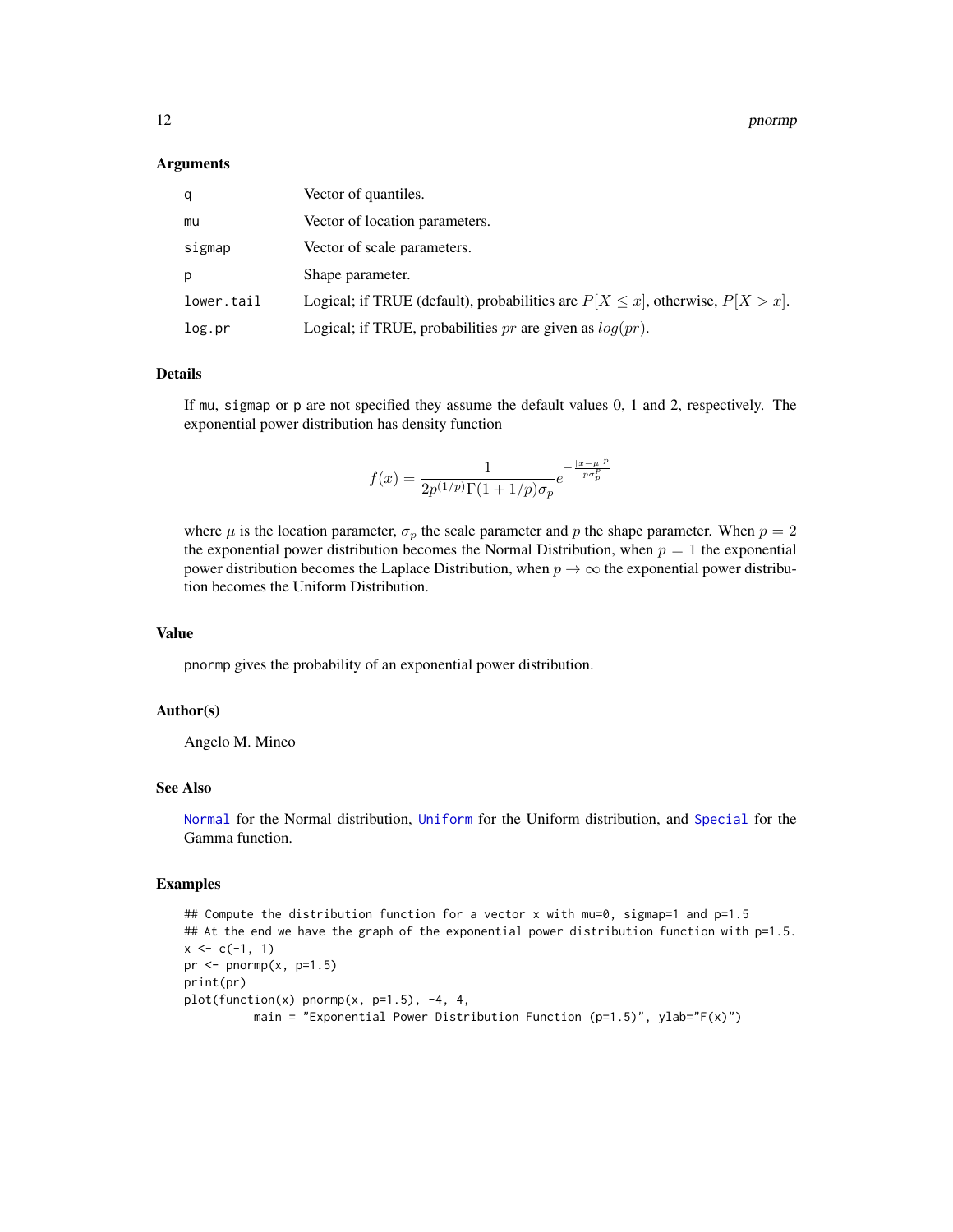#### <span id="page-12-0"></span>Description

Quantiles for the exponential power distribution with location parameter mu, scale parameter sigmap and shape parameter p.

#### Usage

```
qnormp(pr, mu=0, sigmap=1, p=2, lower.tail=TRUE, log.pr=FALSE)
```
#### Arguments

| pr         | Vector of probabilities.                                                              |
|------------|---------------------------------------------------------------------------------------|
| mu         | Vector of location parameters.                                                        |
| sigmap     | Vector of scale parameters.                                                           |
| p          | Shape parameter.                                                                      |
| lower.tail | Logical; if TRUE (default), probabilities are $P[X \leq x]$ , otherwise, $P[X > x]$ . |
| log.pr     | Logical; if TRUE, probabilities $pr$ are given as $log(pr)$ .                         |

#### Details

If mu, sigmap or p are not specified they assume the default values 0, 1 and 2, respectively. The exponential power distribution has density function

$$
f(x) = \frac{1}{2p^{(1/p)}\Gamma(1+1/p)\sigma_p}e^{-\frac{|x-\mu|^p}{p\sigma_p^p}}
$$

where  $\mu$  is the location parameter,  $\sigma_p$  the scale parameter and p the shape parameter. When  $p = 2$ the exponential power distribution becomes the Normal Distribution, when  $p = 1$  the exponential power distribution becomes the Laplace Distribution, when  $p \to \infty$  the exponential power distribution becomes the Uniform Distribution.

#### Value

qnormp gives the quantiles of an exponential power distribution.

#### Author(s)

Angelo M. Mineo

#### See Also

[Normal](#page-0-0) for the Normal distribution, [Uniform](#page-0-0) for the Uniform distribution, and [Special](#page-0-0) for the Gamma function.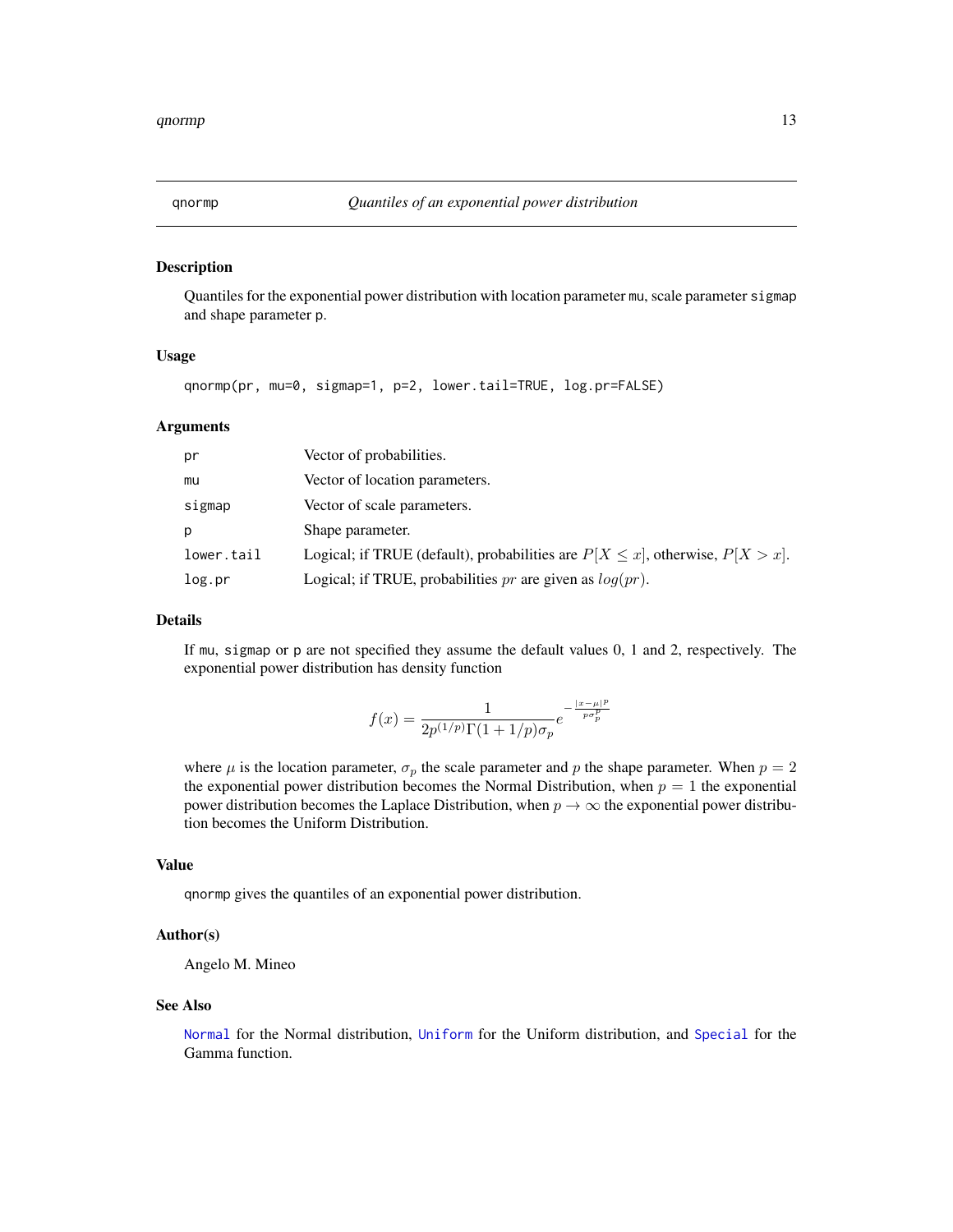14 qqnormp

#### Examples

```
## Compute the quantiles for a vector of probabilities x
## with mu=1, sigmap=2 and p=1.5
x \le -0.3q \leftarrow q \text{norm}(x, 1, 2, 1.5)q
```
qqnormp *Quantile-Quantile plot for an exponential power distribution*

### Description

The function qqnormp produces an exponential power distribution Q-Q plot of the values in y. The function qqlinep adds a line to an exponential power distribution Q-Q plot going through the first and the third quartile.

#### Usage

```
qqnormp(y, ylim, p, main, xlab, ylab, ...)
qqlinep(y, p=2, ...)
```
#### Arguments

| y                             | Vector of observations. |
|-------------------------------|-------------------------|
| p                             | The shape parameter.    |
| main, xlab, ylab Plot labels. |                         |
| ylim,                         | Graphical parameters    |

#### Author(s)

Angelo M. Mineo

#### Examples

```
## Exponential power distribution Q-Q plot for a sample of 100 observations.
e<-rnormp(100,mu=0,sigmap=1,p=3)
qqnormp(e,p=3)
qqlinep(e,p=3)
```
<span id="page-13-0"></span>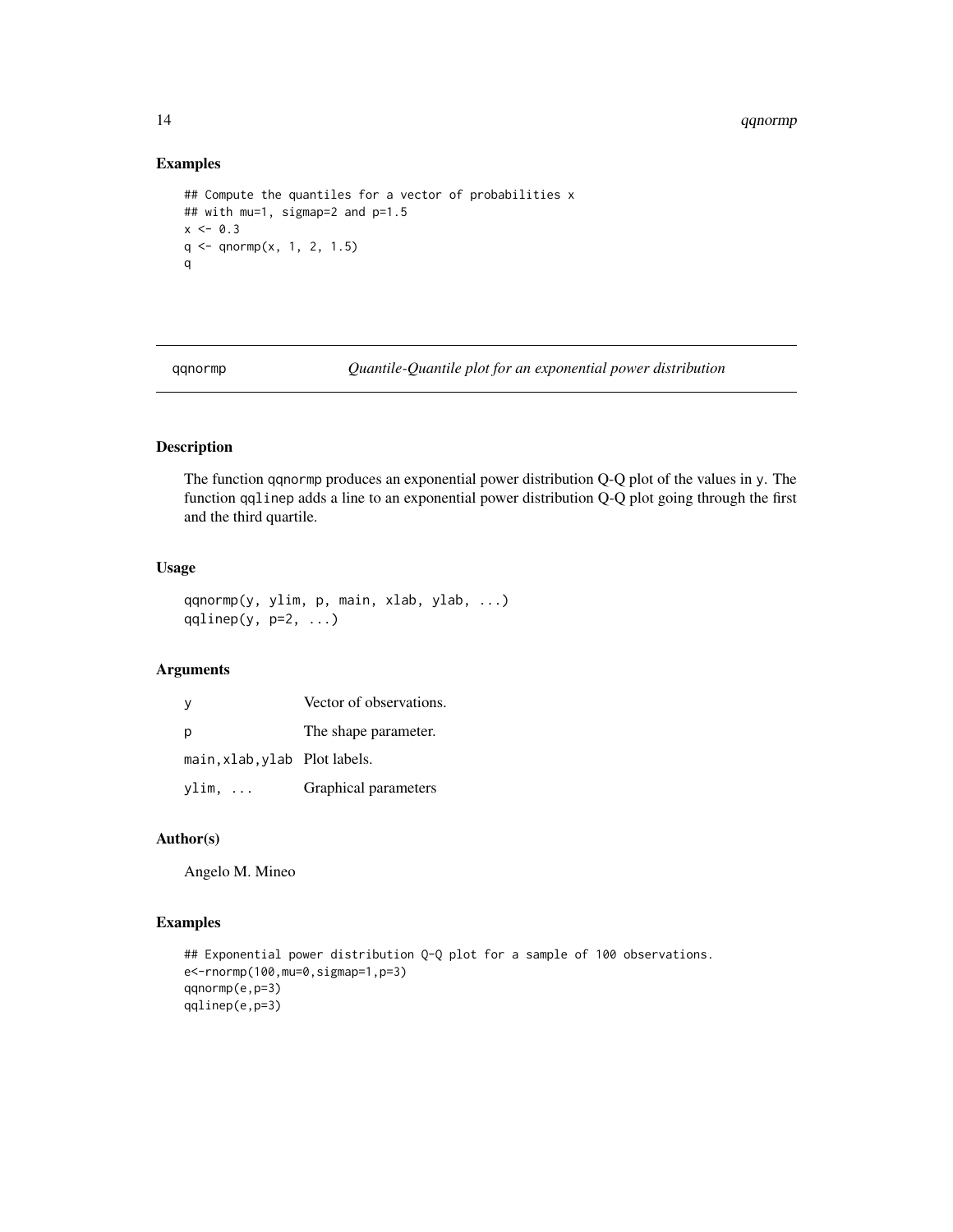#### <span id="page-14-0"></span>Description

Generation of pseudo-random numbers from an exponential power distribution with location parameter mu, scale parameter sigmap and shape parameter p.

#### Usage

```
rnormp(n, mu = 0, sigmap = 1, p = 2, method = c("def", "chiodi"))
```
#### Arguments

| n      | Number of observations.                                                                                                                                                                                                                                                                                                                                                                                     |
|--------|-------------------------------------------------------------------------------------------------------------------------------------------------------------------------------------------------------------------------------------------------------------------------------------------------------------------------------------------------------------------------------------------------------------|
| mu     | Vector of location parameters.                                                                                                                                                                                                                                                                                                                                                                              |
| sigmap | Vector of scale parameters.                                                                                                                                                                                                                                                                                                                                                                                 |
| p      | Shape parameter.                                                                                                                                                                                                                                                                                                                                                                                            |
| method | If is set to the default method "def", it uses the method based on the transfor-<br>mation of a Gamma random variable. If set to "chiodi", it uses an algorithm<br>based on a generalization of the Marsaglia formula to generate pseudo-random<br>numbers from a normal distribution. The default method "def" is faster than the<br>"chiodi" one (this one is introduced only for "historical" purposes). |

#### Details

If mu, sigmap or p are not specified they assume the default values 0, 1 and 2, respectively. The exponential power distribution has density function

$$
f(x) = \frac{1}{2p^{(1/p)}\Gamma(1+1/p)\sigma_p}e^{-\frac{|x-\mu|^p}{p\sigma_p^p}}
$$

where  $\mu$  is the location parameter,  $\sigma_p$  the scale parameter and p the shape parameter. When  $p = 2$ the exponential power distribution becomes the Normal Distribution, when  $p = 1$  the exponential power distribution becomes the Laplace Distribution, when  $p \to \infty$  the exponential power distribution becomes the Uniform Distribution.

#### Value

rnormp gives a vector of  $n$  pseudo-random numbers from an exponential power distribution.

#### Author(s)

Angelo M. Mineo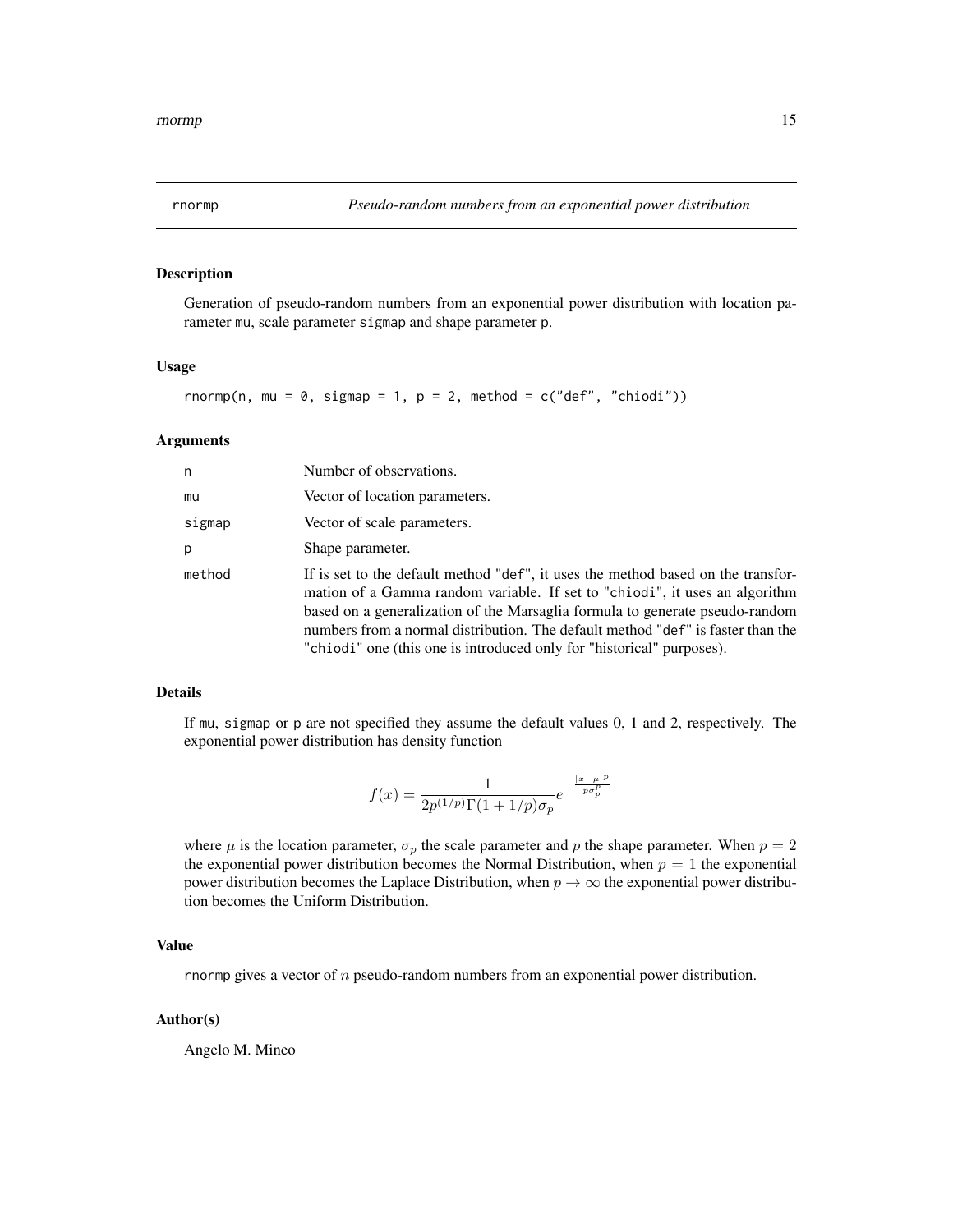#### <span id="page-15-0"></span>References

Chiodi, M. (1986) *Procedures for generating pseudo-random numbers from a normal distribution of order p (p>1)*, Statistica Applicata, 1, pp. 7-26.

Marsaglia, G. and Bray, T.A. (1964) *A convenient method for generating normal variables*, SIAM rev., 6, pp. 260-264.

#### See Also

[Normal](#page-0-0) for the Normal distribution, [Uniform](#page-0-0) for the Uniform distribution, [Special](#page-0-0) for the Gamma function and [.Random.seed](#page-0-0) for the random number generation.

#### Examples

```
## Generate a random sample x from an exponential power distribution
## At the end we have the histogram of x
x <- rnormp(1000, 1, 2, 1.5)
hist(x, main="Histogram of the random sample")
```
<span id="page-15-1"></span>simul.lmp *Simulation planning for a linear regression model with errors distributed as an exponential power distribution*

#### Description

This function performs a Monte Carlo simulation to compare least squares estimators and Maximum Likelihood estimators for a linear regression model with errors distributed as an exponential power distribution. The regressors are drawn from an [Uniform](#page-0-0) distribution.

#### Usage

simul.lmp(n, m, q, data, int=0, sigmap=1, p=2, lp=FALSE)

#### Arguments

| n      | Sample size.                                                  |
|--------|---------------------------------------------------------------|
| m      | Number of samples.                                            |
| q      | Number of regressors.                                         |
| data   | A vector of coefficients.                                     |
| int    | Value of the intercept.                                       |
| sigmap | The scale parameter.                                          |
| р      | The shape parameter.                                          |
| 1p     | Logical. If TRUE, it evaluates the coefficients with p known. |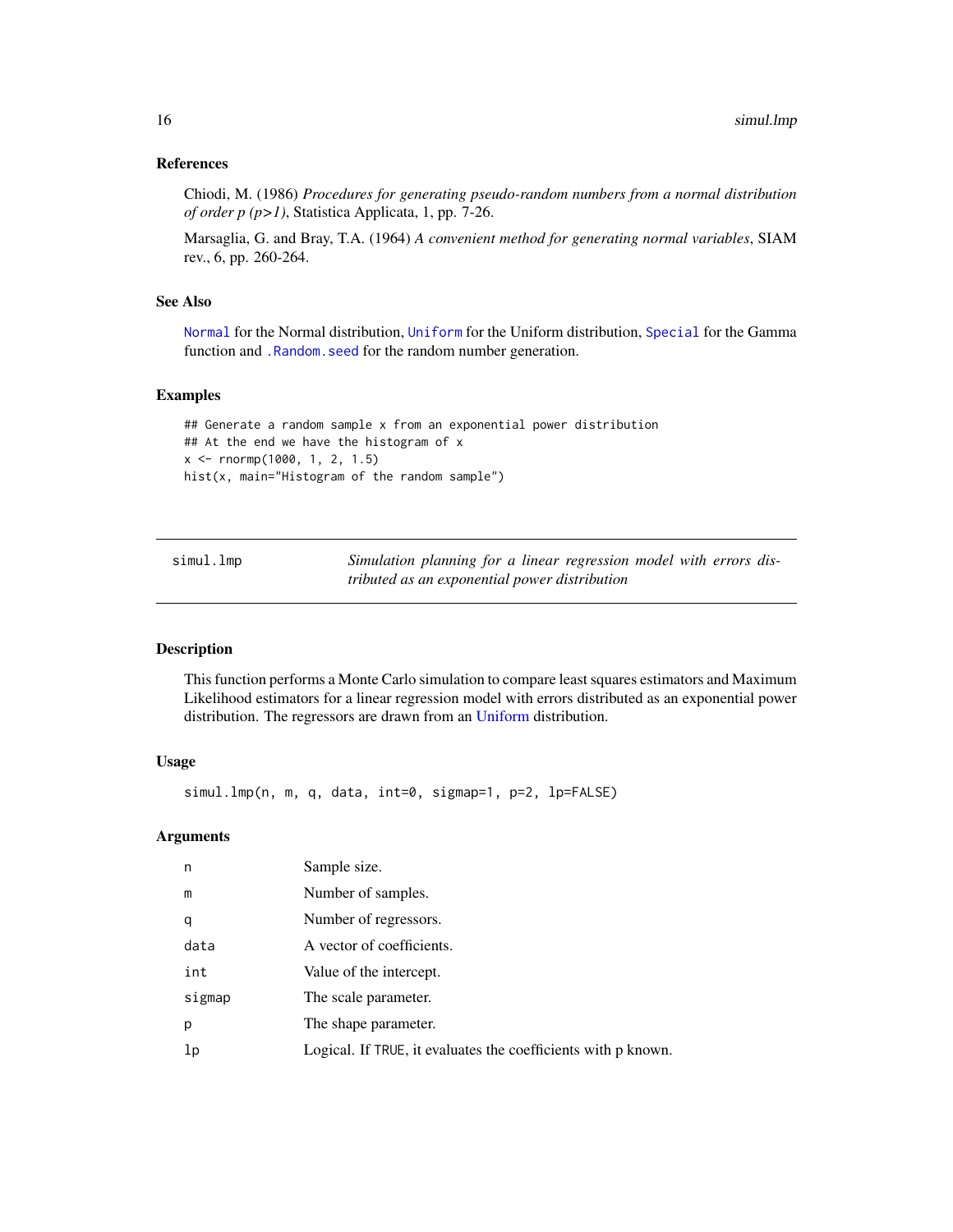#### <span id="page-16-0"></span>simul.mp and the state of the state of the state of the state of the state of the state of the state of the state of the state of the state of the state of the state of the state of the state of the state of the state of t

#### Value

The function simul.lmp returns an object of class "simul.lmp". A component of this object is a table of means and variances of the  $m$  estimates of the regression coefficients and of the scale paramenter  $\sigma_p$ . The summary shows this table and the arguments of the simulation plan. The function plot returns the histograms of the computed estimates.

#### Author(s)

Angelo M. Mineo

#### References

Mineo, A.M. (1995) *Stima dei parametri di regressione lineare semplice quando gli errori seguono una distribuzione normale di ordine p (p incognito)*. Annali della Facolt\'a di Economia dell'Universit\'a di Palermo (Area Statistico-Matematica), pp. 161-186.

#### Examples

## Simulation of 50 samples of size 10 for a linear regression model with 1 regressor. simul.lmp(10,50,1,data=1.5,int=1,sigmap=1,p=3,lp=FALSE)

<span id="page-16-1"></span>

| simul.mp | Simulation planning for the parameters of an exponential power dis- |
|----------|---------------------------------------------------------------------|
|          | <i>tribution</i>                                                    |

#### Description

This function performs a Monte Carlo simulation to compare least square estimators and Maximum Likelihood estimators for the parameters of an exponential power distribution. For each sample, it calls the function [paramp](#page-7-1), returning the arithmetic means, the max-likelihood estimates of the location parameter, the standard deviations, the max-likelihood estimates of the scale parameter and the estimates of the shape parameter.

#### Usage

```
simul.mp(n, m, mu=0, sigmap=1, p=2)
```
#### Arguments

| n      | Sample size.                     |
|--------|----------------------------------|
| m      | Number of samples.               |
| mu     | Value of the location parameter. |
| sigmap | Value of the scale parameter.    |
| р      | the shape parameter.             |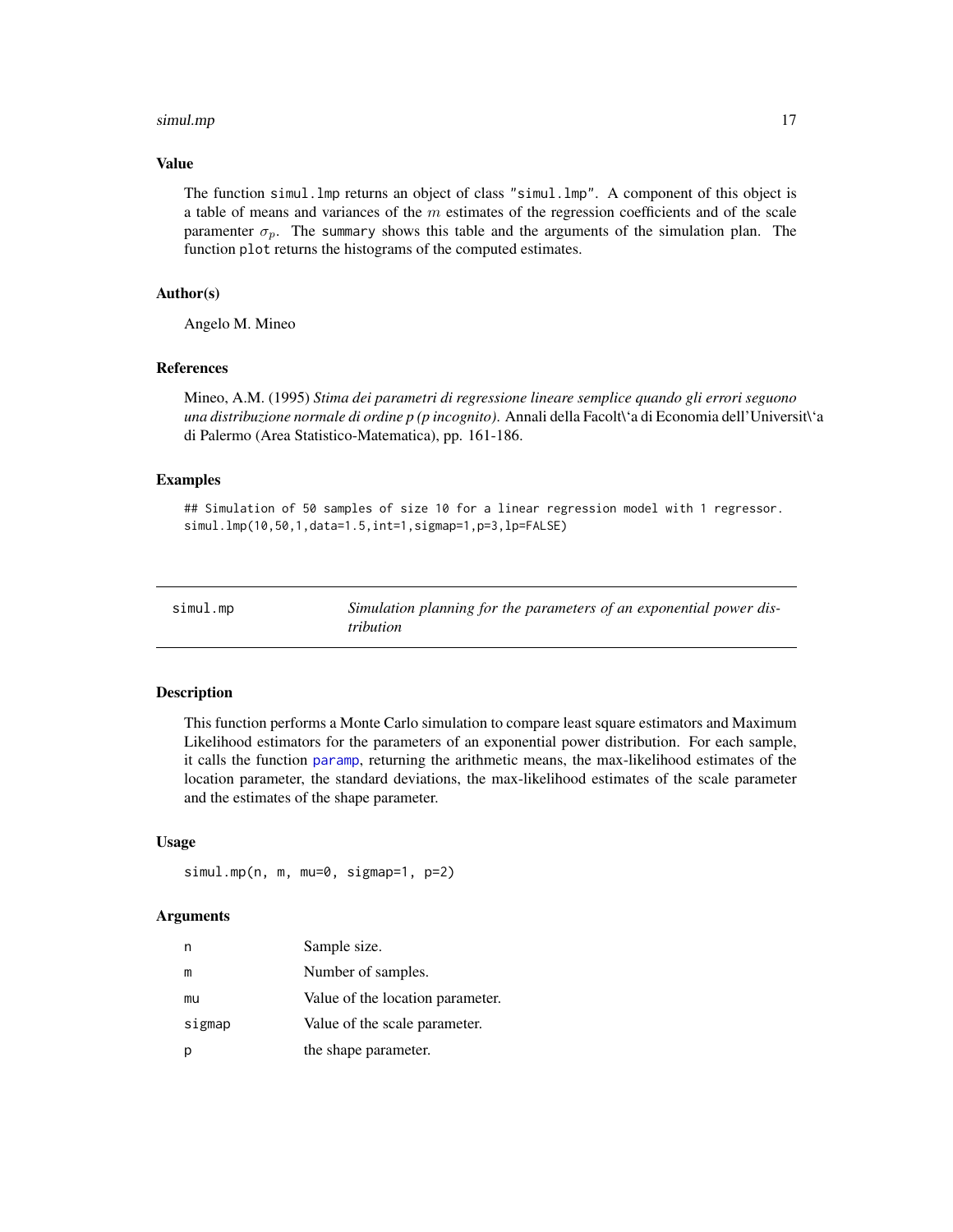#### Value

This function is useful to compare several kinds of estimators. It returns an object of class "simul.mp", a list containing the following components:

| dat   | A matrix $m \times 5$ containing the results of paramp for each sample.          |
|-------|----------------------------------------------------------------------------------|
| table | A matrix reporting the means and the variances of the values of the five estima- |
|       | tors.                                                                            |

#### Author(s)

Angelo M. Mineo

#### References

Mineo, A.M. (1995) *Stima dei parametri di intensit\'a e di scala di una curva normale di ordine p (p incognito)*. Annali della Facolt\'a di Economia dell'Universit\'a di Palermo (Area Statistico-Matematica), pp. 125-159.

#### Examples

```
## Simulation plan for 100 samples of size 20, with mu=0, sigmap=1, p=3.
simul.mp(20,100,mu=0,sigmap=1,p=3)
```

| summary. Imp | Summarize linear model fits with exponential power distribution er- |
|--------------|---------------------------------------------------------------------|
|              | rors                                                                |

#### Description

This function is the summary method for class "lmp". This function produces a set of results for a linear regression model. By assuming that in a linear regression model the errors are distributed as an exponential power distribution, we can use the function [lmp](#page-6-1).

#### Usage

```
## S3 method for class 'lmp'
summary(object, ...)
## S3 method for class 'summary.lmp'
print(x, \ldots)
```
#### Arguments

| object                  | An object of class "1mp", a result of a call to 1mp. |
|-------------------------|------------------------------------------------------|
| x                       | An object of class "summary. Imp".                   |
| $\cdot$ $\cdot$ $\cdot$ | Further arguments passed to or from other methods.   |

<span id="page-17-0"></span>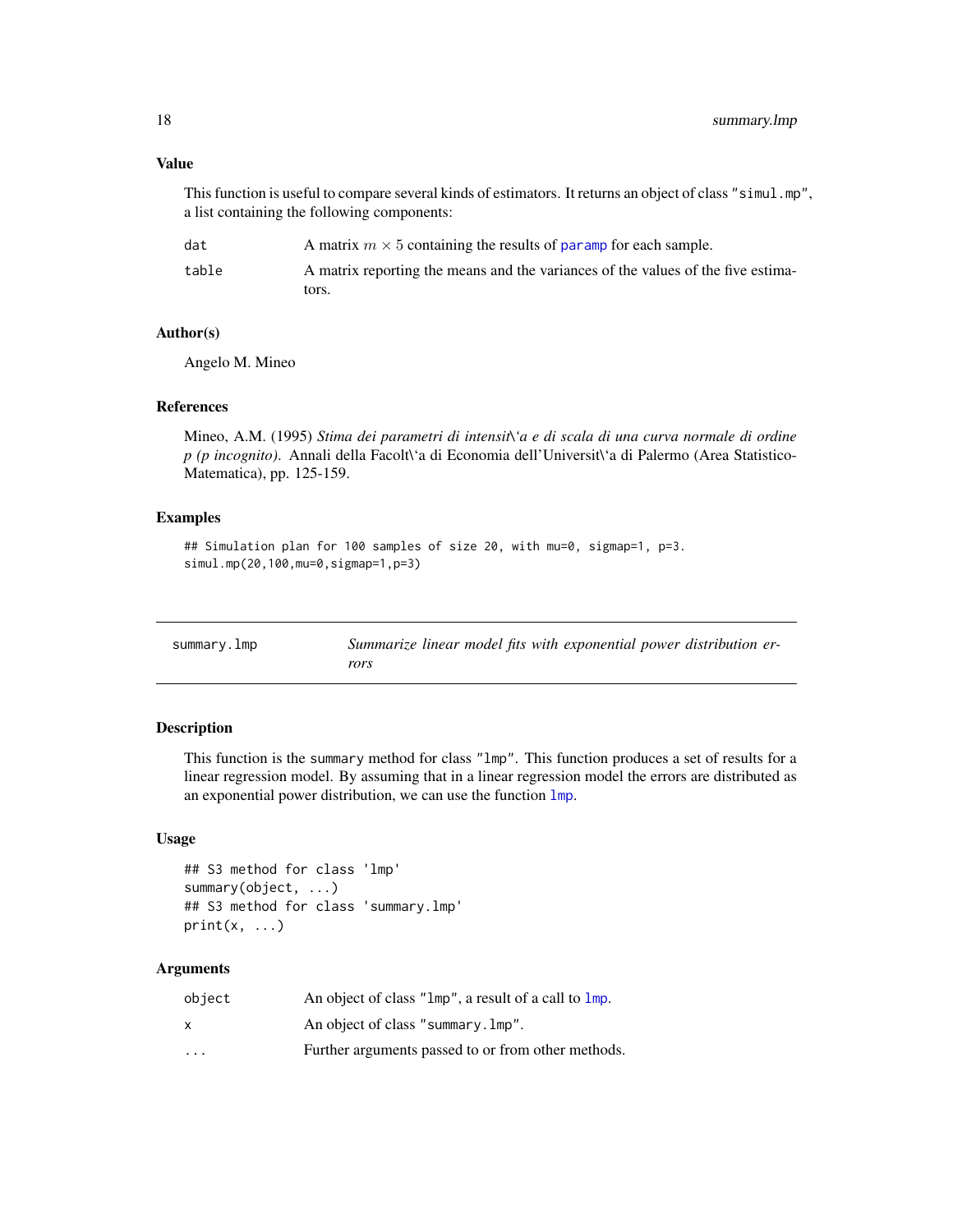#### <span id="page-18-0"></span>Value

The function summary returns a list of summary statistics of the fitted linear model given in [lmp](#page-6-1), using the components (list elements) [call](#page-0-0) and [terms](#page-0-0) from its argument, plus

| Call                       | The matched call.                                        |  |
|----------------------------|----------------------------------------------------------|--|
| Residuals                  | A summary of the vector of residuals $e_i$ .             |  |
| Coefficients               | Vector of coefficients.                                  |  |
|                            | Estimate of $p$ An estimate of the shape parameter $p$ . |  |
| Power deviation of order p |                                                          |  |

The power deviation of order  $p$  given by

$$
S_p = \left[\frac{\sum e_i^p}{n-q}\right]^{\frac{1}{p}}
$$

where q is either the number of the estimated regression coefficients if  $p$  is known, either the number of the estimated regression coefficients plus  $1$  if  $p$ is estimated.

#### Author(s)

Angelo M. Mineo

#### Examples

```
x<-runif(30)
e<-rnormp(30,0,3,1.25)
y<-0.5+x+e
L < -lmp(y \sim x)summary(L)
```
<span id="page-18-1"></span>summary.simul.lmp *Summarize simulation results on linear regression model*

#### Description

This function is the summary method for class "simul.lmp". This function produces a set of results for a simulation plan for a linear regression model with errors distributed as an exponential power distribution.

#### Usage

```
## S3 method for class 'simul.lmp'
summary(object, ...)
## S3 method for class 'summary.simul.lmp'
print(x, \ldots)
```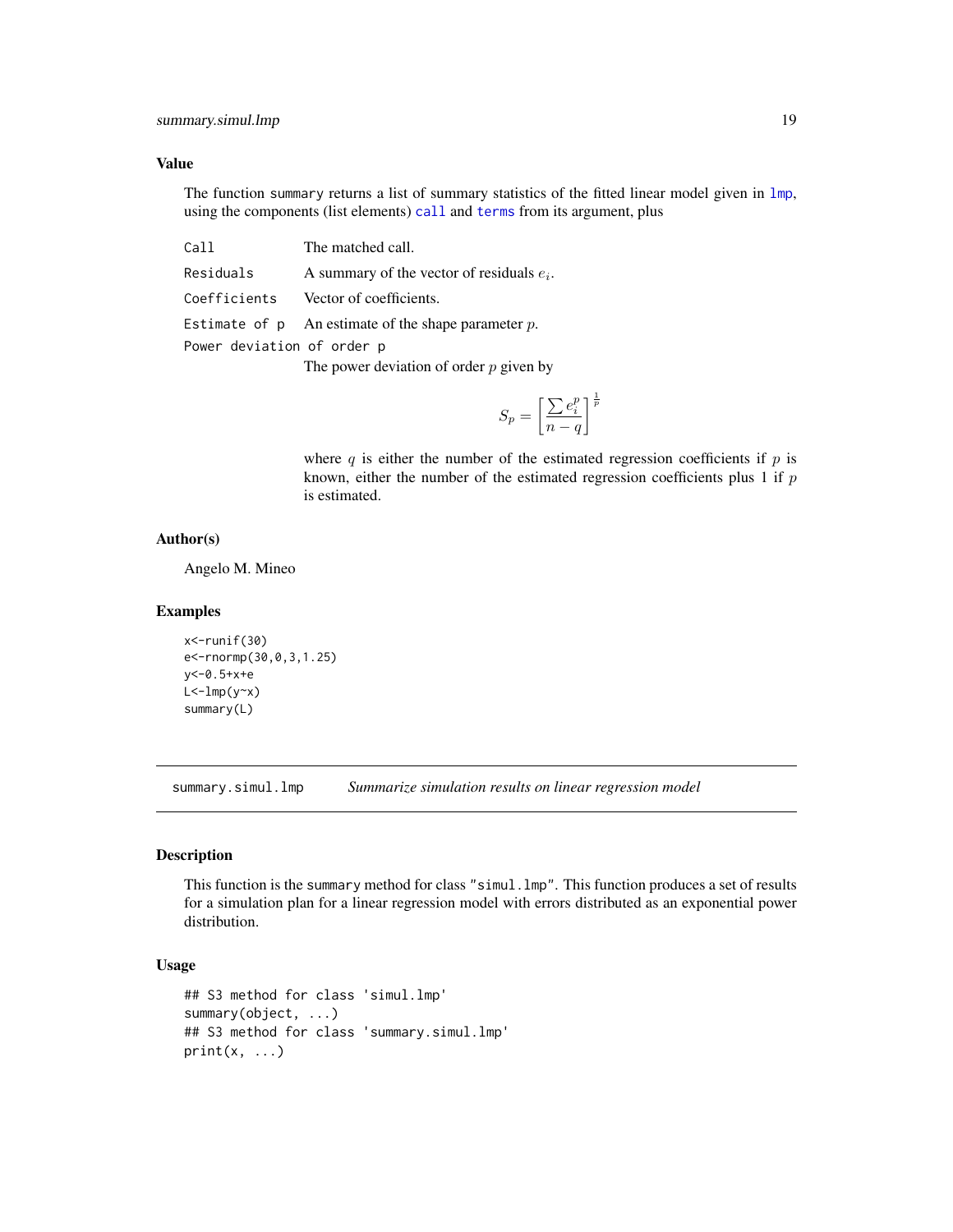# <span id="page-19-0"></span>Arguments

| object                  | An object of class "simul. lmp", a result of a call to simul. lmp.                       |
|-------------------------|------------------------------------------------------------------------------------------|
|                         | An object of class "summary.simul.lmp", usually a result of a call to summary.simul.lmp. |
| $\cdot$ $\cdot$ $\cdot$ | Further arguments passed to or from other methods.                                       |

# Value

This function returns this information:

| Results                                        | Table containing the simulation results.                                        |  |
|------------------------------------------------|---------------------------------------------------------------------------------|--|
| Coefficients                                   | The true values of coefficients used on the simulation model.                   |  |
| Formula                                        | The used linear regression model.                                               |  |
| Number of samples                              |                                                                                 |  |
|                                                | Number of samples generated.                                                    |  |
| Value of p                                     | Value of the shape parameter $p$ used to draw the samples.                      |  |
| Number of samples with problems on convergence |                                                                                 |  |
|                                                | If $p$ is estimated, we have information on the number of samples with problems |  |
|                                                | on convergence.                                                                 |  |

## Author(s)

Angelo M. Mineo

# Examples

```
ris<-simul.lmp(100,20,2,data=c(3,2),int=0,sigmap=1,p=3)
summary(ris)
```